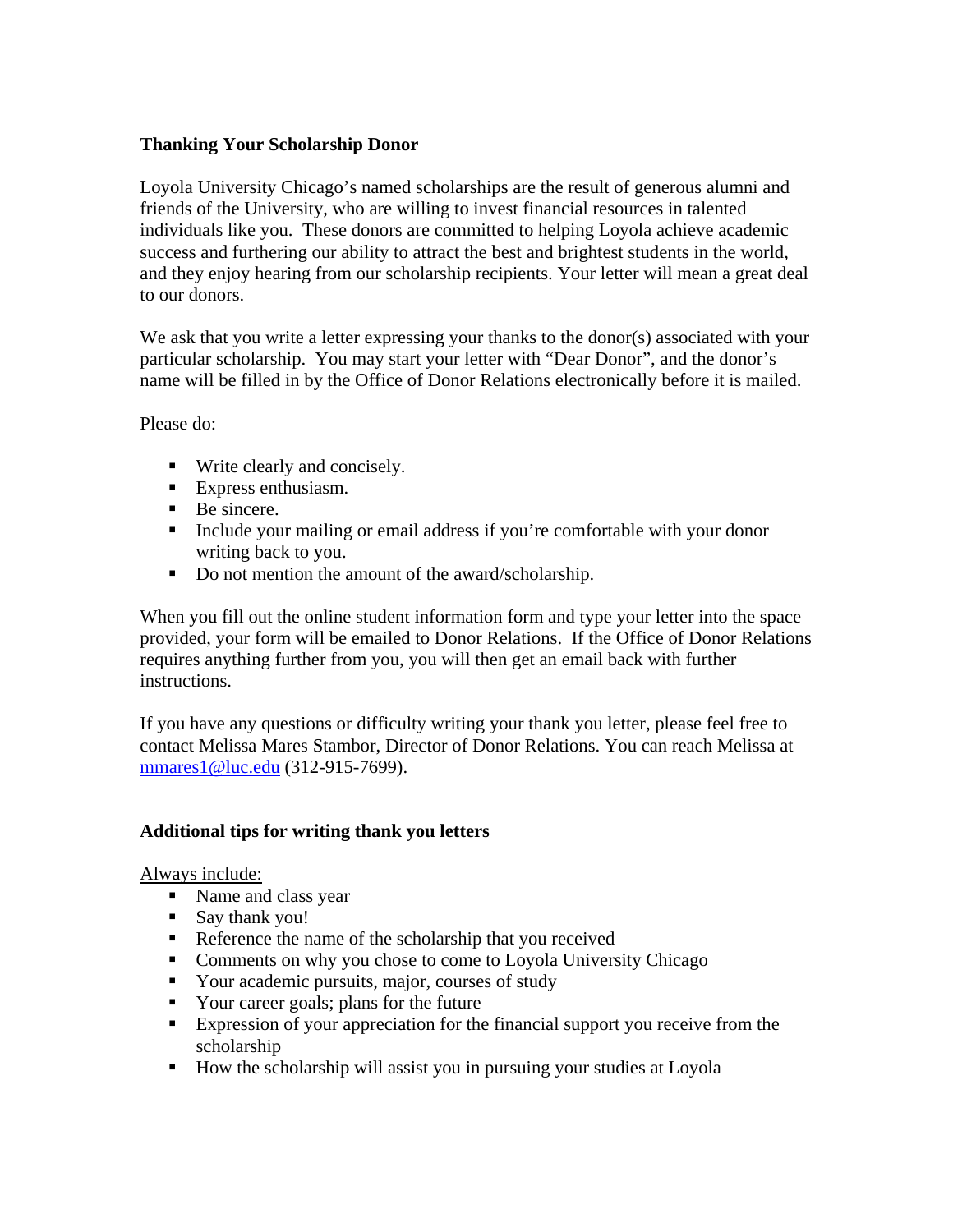You may also want to include some of the following:

- Where you are from and your family background
- Awards or honors you have received
- Clubs and other campus activities in which you are involved
- Volunteer and community service
- **Internships**
- **Study abroad experience**
- Where you work during the academic year and/or over the summer
- What do you hope to accomplish while at Loyola
- It never hurts to thank the donor again!

### **Sample Letters**

*(DATE)* 

 *(Name of Scholarship) (c/o Loyola University Chicago) (820 N. Michigan Avenue) (Chicago, IL 60611)* 

*Dear Donor,* 

*First paragraph: State the purpose of your letter.* 

*Second paragraph: Share a little about yourself and indicate why the scholarship is important.* 

*Third paragraph: Close by thanking the person again and make a commitment to do well with the investment.* 

*Sincerely,* 

*(Sign your name here)* 

*(Type your name) (Your address) (City, State, Zip) (E-mail)*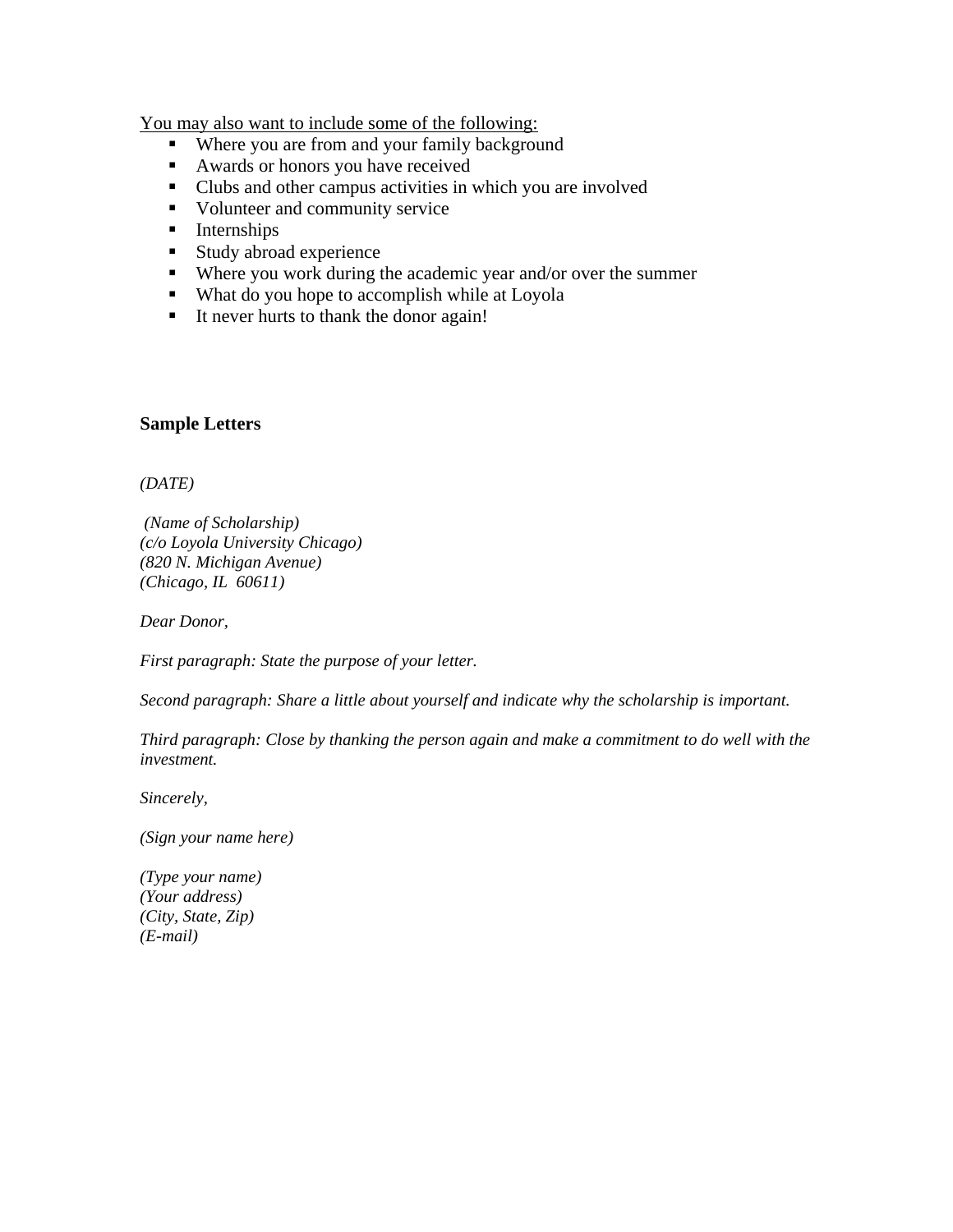#### **Sample 1**

Dear Donor,

My experience at Loyola University Chicago over the last four years has been truly amazing. I had opportunities to learn from outstanding faculty, work with talented administrators, volunteer for life-changing organizations, and experience life with students from all over the world. Your scholarship has made all of that possible for me.

I am so grateful to you for the (Scholarship Name). This scholarship assisted with my completion of my college education. My life has been changed because of you. I am excited about becoming an alumna of this great institution so that I can give to students in the manner you have shown to me.

Thank you for making my college experience the best time of my life, although I am sure there will be even greater moments in the future. I am confident in the person I have become because of Loyola.

Sincerely,

(Name)

#### **Sample 2**

Dear Donor,

I want to thank you for your support of the (Scholarship Name). Your contribution has been essential to realizing my goal of graduating in (term and year) with a bachelor's degree in (name your field of study).

My family moved to Chicago from Ukraine fifteen years ago. As an immigrant, I cherish the opportunities that living in this country offers to me. After graduating from high school, I decided to study international relations with a focus on economic development issues. This semester I am also gaining valuable experience through an unpaid internship with the Chicago Board of Trade. Because academic success is important to me, I have worked hard to graduate from Loyola University Chicago summa cum laude.

For the majority of my time in school, I have worked full-time to support myself, while contributing to the support of my three siblings. Your scholarship allowed me to reduce my work schedule to 20 hours a week in order to maintain my grades and accept the internship in my last semester at Loyola.

Again, thank you for your award. I hope to one day help others, as you have helped me when I needed your financial support.

Sincerely,

(Name)